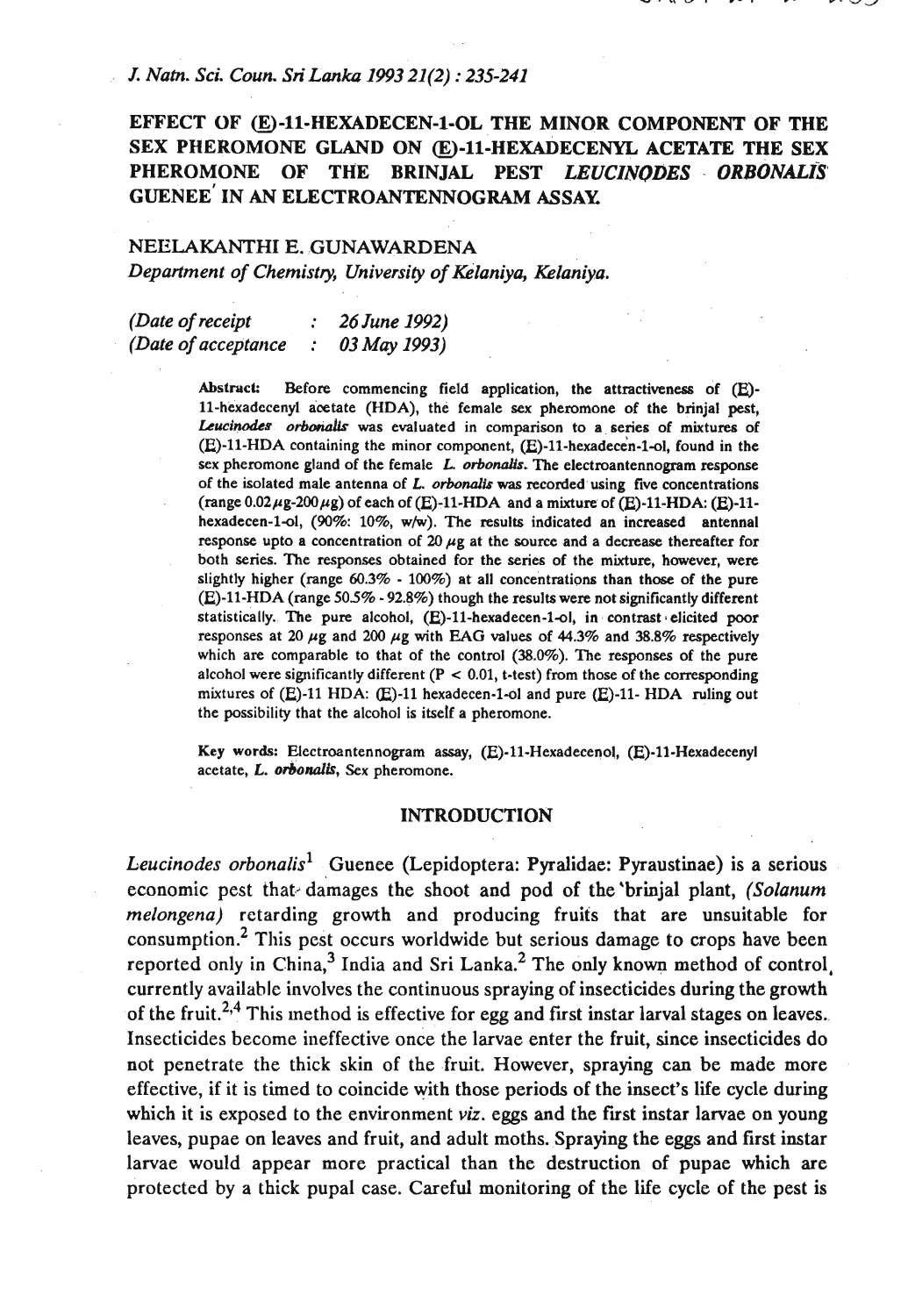therefore necessary for successful spraying. For this purpose, a pheromone baited trapS will be helpful since it **will** indicate the mating period of the pest. With a knowledge of the time involved between mating and egg laying it will then be possible to predict the best period for spraying aimed at eggs and first instar larvae on leaves. In our previous work, the female sex pheromone of L. orbonalis was identified as  $(E)$ -11- hexadecenyl acetate  $(HDA)$ .<sup>6</sup> Subsequent field studies using a synthetic sample of  $(E)$ -11-HDA in baited traps, with doses upto 1 mg, were not promising.<sup>4</sup> In comparison, traps containing virgin females caught males successfully. Based on the above experiments it was thought that the trace amounts of  $(E)$ -11-hexadecen-1-ol, probably the biosynthetic precursor of the acetate found in the sex pheromone gland of the female moth during calling time might be an important part of the pheromone system. The results of investigations into this possibility are reported here.

Electroantennography (EAG), originally described by schnieder7 in **1957,** is a simple but powerful method for detecting and assessing biological activity of pheromones and plant derived attractants (Fig. 1). When EAG is used in combination with gas liquid chromatography  $(GCEAG)$ , it leads to a unique, and effective way of identifying active component/s in a mixture. The present paper reports the results of testing the effect of  $(E)$ -11-hexadecen-1-ol on the pheromone of  $L$ . orbonalis, evaluated on the isolated antenna of male L. orbonalis, using the EAG technique.



**Figure 1: Eiectroantennogrum (JUG), A Stimulus source, B. Anknna, C. Microeleclrodeq D. Amplifier, E Recorder.** 

### **METHODS AND MATERIALS**

**Insects: Pupae of L. orbonalis were air lifted to Germany from Sri Lanka. They were** sexed and male pupae were kept at  $28 \pm 2^0C$  on a 10:14 light-dark cycle. After emergence, insects were fed on a **5%** sucrose solution.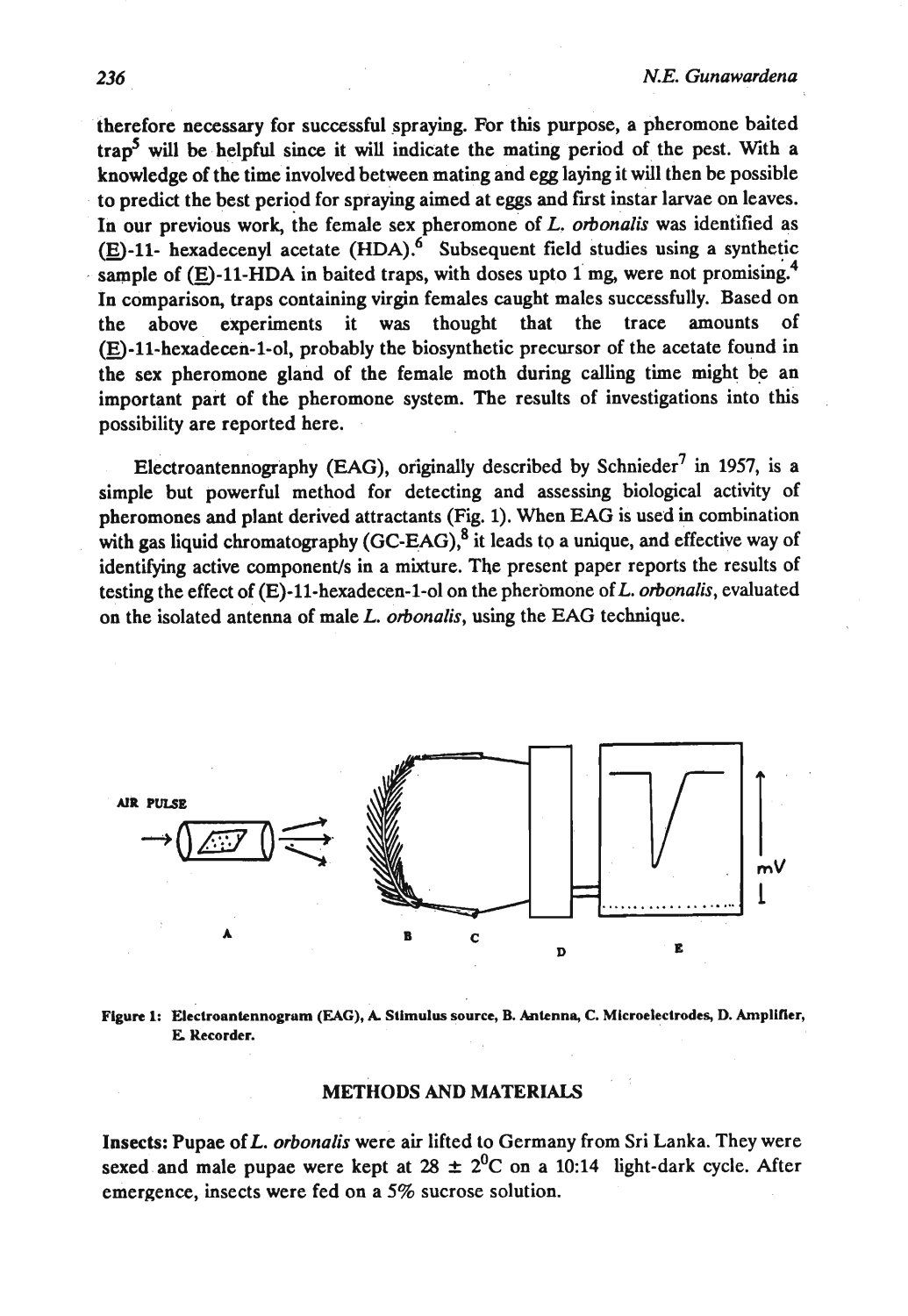Test substances: (E)-11-HDA and (E)-11-hexadecenol were synthesized as described previously by us.<sup>9</sup> From a stock solution of 10 mg/ ml of the test substance in analytical grade hexane (Merck Chemical **Co.** Germany), serial-dilutions of 1000  $\mu$ g/ ml, 100  $\mu$ g/ ml, 10  $\mu$ g/ ml and 1  $\mu$ g/ ml were prepared. In case of the test mixture,  $(E)$ -11-HDA and  $(E)$ -11-hexadecenol, first the neat liquids of the above two compounds were mixed (ratio **91,** wlw respectively) to give a stock solution of 10 mg/ ml. Dilutions were made from the stock as described before. Aliquots of 20  $\mu$ l of serial dilutions were pipetted out onto filter paper strips (20 x 7 mm) and these were allowed to dry in the air (1 min). After this they were inserted into glass cartridges (54 mm long, 7 mm ID). A blank was prepared using  $20 \mu l$  of hexane.

EAG assay with male antennae: 2-3 day old males were anesthetized with a stream of **C02** and the antenna cut immediately as close to the base as possible and isolated. Following the methodology of recording electroantennograms described by Schneider,<sup>7</sup> two glass capillary Ag-AgCl electrodes filled with insect  $Ringer^{10}$ solution were used. The tip of the antenna was cut off and the recording electrode was inserted into the open end. The indifferent electrode was inserted into the base of the isolated antenna. In order to prevent leakage of receptor lymph or the electrolyte and the drying up of the antenna, both ends of the antenna were sealed with vaseline. Total time of mounting did not exceed 10 min. The glass cartridge loaded with test substance each time, was kept about 1 cm in front of the antenna and a stream of filtered air  $(0.5 \text{ Vmin})$  was purged through the cartridge for 1 sec. A vacuum outlet was positioned approximately 10 cm behind the setting of the antenna in order to remove pheromone containing air from the area surrounding the antenna. Between stimuli of 1 sec, a stream of filtered air  $(0.5 \text{ l/m})$  continuously bathed the antenna for at least 4 min. A minimum period of 2 min between stimulations was allowed for adequate receptor recovery of the antenna. All three test stimulants,  $(E)$ -11- HDA,  $(E)$ -11 hexadecen-1-ol and the mixture of above two compounds were chosen at a random basis and then test doses for each compound were presented sequentially from lowest to highest. For each concentration, a minimum of a 6 and a maximum of 12 recordings were made, The response of the antenna was recorded as peaks and the distance between the base and the highest point of the peak was measured. Interspersed between every 10 test odour stimulations were control stimulations (see later) with odour cartridges with filter paper impregnated with  $2 \mu l$  of hexane. Life time of an isolated antenna of L. **orbonalis** was about **40** min and hence for the required number of stimulations by test substances four antennae were used. Each fresh antennal EAG response was evaluated by offering the control as an internal standard and corrections were made for individual and time dependent alterations in responses. Following this, all test odor responses accompanying each "corrected control" response were subjected to correction. This method permitted comparisons within and between antennal responses. Finally responses of the test compounds were converted to percentages of the highest response.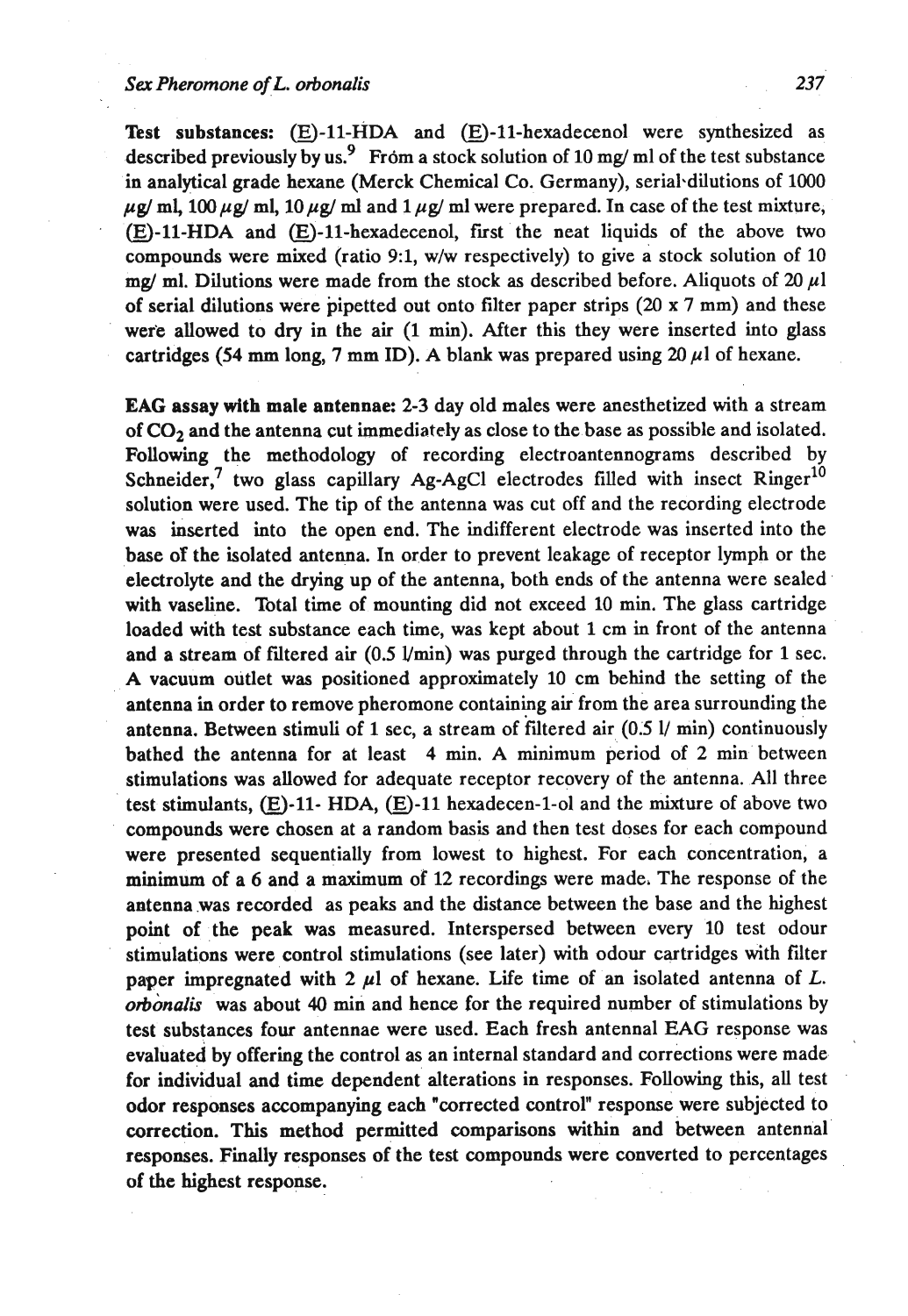## **RESULTS**

In the EAG assay, the isolated male antenna remained active for a period of about 40 min. A relative EAG response of 38.0% was obtained for the control. A plot of EAG response versus concentrations of  $(E)-11-HDA$  showed an increasing antennal response with increasing concentrations from 0.02  $\mu$ g upto 20  $\mu$ g and a decrease thereafter. Thus EAG values of 50.5%, 59.2%, 76.6%, 92.8% and 84.3% were obtained for the concentrations of  $0.02 \mu$ g,  $0.2 \mu$ g,  $2.0 \mu$ g,  $20 \mu$ g and  $200 \mu$ g respectively (Fig. 2). Highest activity of 92.1% was elicited at the concentration of 20  $\mu$ g. The EAG response profile of the mixtures of  $(E)$ -11-HDA/  $(E)$ -11-hexadecen-1-ol also was similar to that of  $(E)$ -11-HDA in that the activity increased from  $0.02 \mu$ g to  $20 \mu$ g and decreased thereafter. Thus EAG values of 60.3%, 66.1%, 79.4%, 100% and 90.6% were obtained for the same series of concentrations respectively, indicating the male antenna of L. **orbonalis** may be slightly more responsive (although not significantly so,  $P > 0.05$ , t-test) to the mixture.

The pure alcohol, showed lowest response of all test compounds elicitng only 44.3% and 38.8% EAG activities for the concentrations  $20 \mu$ g and  $200 \mu$ g respectively. These EAG responses were significantly different from those of the corresponding doses of  $(E)$ -HDA or the mixture (t-test, P < 0.01 for both cases).



**Figure 2:** Mean relative % EAG response profiles of the male L orbonalis antenna to pure (E)-11-hexadecenyl acetate, a mixture of (E)-11-hexadecenyl acetate: (E)-11-hexadecen-1-ol, **9:1 (w/w) and pure (E)-11-hexadecen-1-ol. Control = Hexane,**  $Ac = (E)-11$ **-Hexadecadienyl**  $\textbf{a}$  cetate,  $\textbf{OL} = (\textbf{E})-11$ -hexadecen-1-ol and  $\textbf{Ac} + \textbf{OL} = \textbf{the mixture of above two components.}$  $V$ ertical bars indicate standard errors of the mean. Number of observations = 6-12. a and a' **identify compounds that elicit significantly different (t- test,**  $P < 0.01$ **) responses.**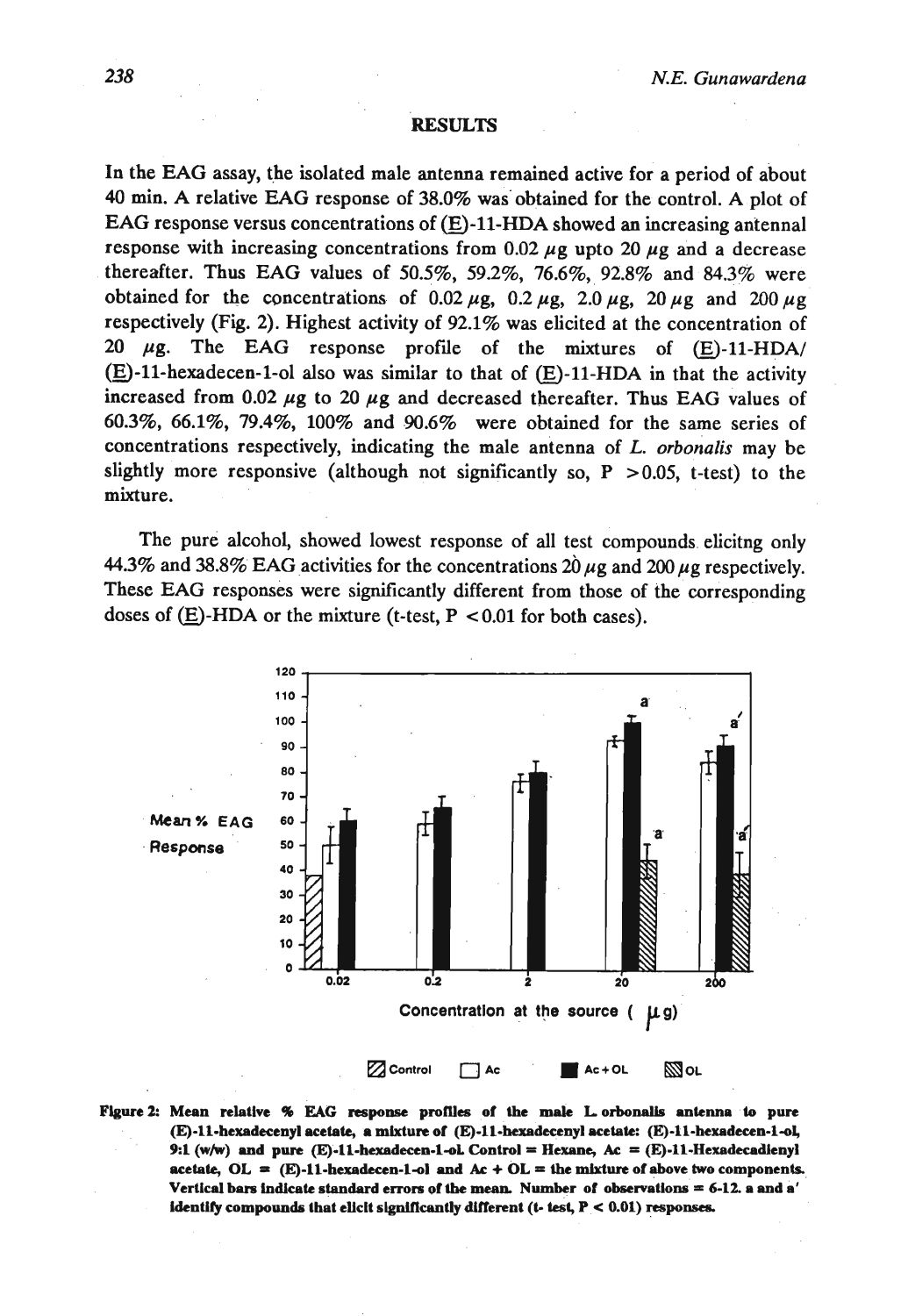#### **DISCUSSION**

With the availability of advanced techniques in recent years it has become easy to analyze the pheromone gland contents during calling time.<sup>5,11</sup> It is a common observation that minor chemical components are present in the pheromone gland in addition to the pheromone itself and common fatty acids.<sup>12-14</sup> While the minor compounds are often precursors of pheromones they may also be a part of a multicomponent pheromone system.

 $(E)$ -11 hexadecen 1-ol, the alcohol found during the calling period of the female L. orbonalis, is the probable precursor of the pheromone acetate,  $(E)$ -11-HDA, because in several biosynthetic studies, pheromone acetates /and aldehydes have been shown to derive from the corresponding alcohols.<sup>14</sup> On the other hand  $(E)$ -11 hexadecen-1-ol itself has been recognized as a pheromone of several lepidopterans.<sup>15</sup> For example, *Eupsilia quadrilinea* uses  $(E)$ -11 hexadecen-1-ol as the only compound in its sex attractant pheromone.16

In our field evaluations with the synthetic  $(E)$ -11 HDA, the trap catches were poor when compared with the natural pheromone emitted from virgin females. When a synthetic compound is field tested in this manner and found to be less effective than the natural pheromone, it often indicates an imperfect synthetic pheromone blend<sup>5</sup>.

Our results on the EAG assay of synthetic  $(E)$ -11-HDA are interesting firstly because it is consistent with the behavioral study reported by us previously, using the olfactometer.<sup>4</sup> While the EAG is not a behavioral response, in both the EAG and the olfactometer assay an increasing response with an increasing (E)-11-HDA concentrations, up to 20  $\mu$ g and a decrease thereafter was observed. This shows that effective concentration of the pheromone to the male antenna of  $L$ . orbonalis should be 20  $\mu$ g at close range. The receptors of male *L. orbonalis* are clearly insensitive to  $(E)$ -11-hexadecen-1-ol alone and therefore it is unlikely that this alcohol is a pheromone by itself.

However this study suggests a slight enhancement of the activity (although not statistically significant with the numbers of the samples used) of  $(E)$ -11-HDA due to presence of  $(E)$ -hexadecen-1-ol. Activity enhancements by the trace/ minor components have been reported in some field assays.<sup>17</sup> One interesting example is that of the cotton leaf worm attractant,  $(Z)$ -9,  $(E)$ -11-tetradecadienyl acetate.<sup>18</sup> The bait made using above attractant became extremely attractive to male Spodoptera littoralis, Boisd the cotton leaf worm, only when it is contaminated with traces of another geometrical isomer, (Z)-9, (E)-12-tetradecadienyl acetate. Addition of increased amounts of  $(Z)$ -9,  $(E)$ -12-tetradecadienyl acetate however reduced the activity of the attractant. In our EAG evaluations, the **maximum** enhancement by the minor component,  $(E)$ -11-hexadecen-1-ol was only 9.8%. The possibility that this enhancement is more prominent in a behavioral **assay** requires further investigation.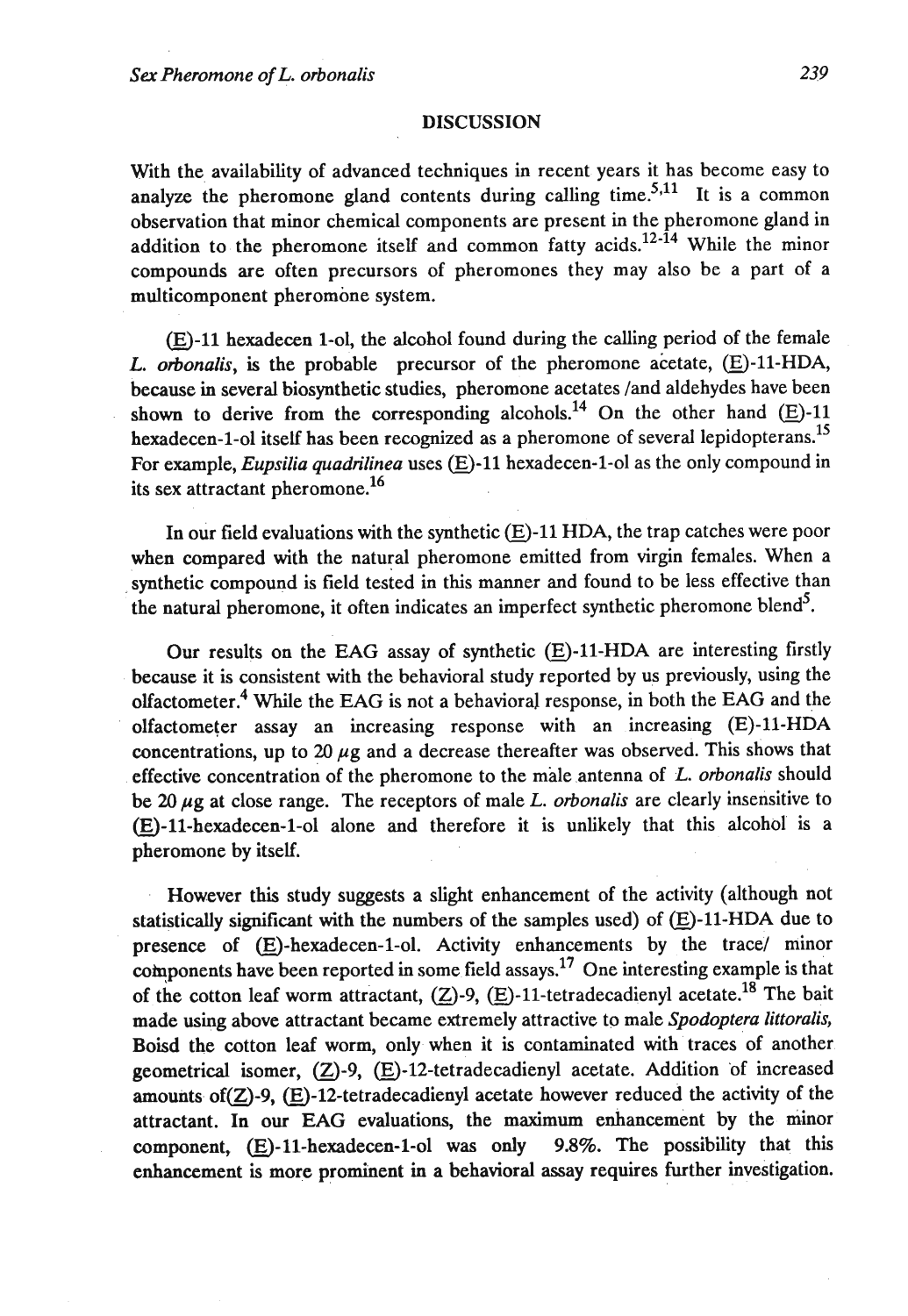## Acknowledgment

I thank the Alexander von Humboldt Foundation for a fellowship, Prof. HJ. Bestmann for providing EAG facilities at the Organic Institute, University of Erlangen- Nurnberg, Germany, F. Kern for the help with the EAG and H.M.W.K.B.Herath of the University of Peradeniya, for providing insect material.

### References

- 1. Nayer K.K., Ananthakrishinan T.N. & David B.R., (1976). *General Applied Entomology,* TATA- McGraw Hill Publishing Company Ltd., New Delhi.
- 2. Sandanayake M., (1987). Biology of the Brinjal shoot and pod borer, *Leucinodes orbonalis* (Guen) and its larval parasites, *Tratbala flavoorbitalis* (Cam). M.Sc thesis University of Sri Jayawardenapura, Gangodawilla, Sri Lanka.
- 3. Pingchou Z., Fanlei K., Shengdi Y., Yongqing Shuping J., Xinhua H., & Jianwei X.,  $(1987)$ . Identification of the sex pheromone of the egg plant borer, *Leucinoides orbonalis* Guenee (Lepidoptera: Pyralidae), *Zeilichrijl fur Naturforschung,* 42c: 1347-1348.
- 4. Gunawardena N.E., Attygalle A.B. & Herath H.M.W.K.B., (1989). The sex pheromone of the brinjal pest, *Leucinoides orbonalis* Guenee (Lepidoptera): Problems and perspectives, Journal of the National Council of Sri Lanka 17(2):162-171.
- 5. **Hummel H.E. & Miller T.A. (1984).** *Techniques in Pheromone Research*, *Springer* Verlag, New York.
- **6.** Attygalle A.B., Schwarz J. & Gunawardena N.E. (1988). Sex pheromone of brinjal shoot and pod borer, *Leucinoides orbonalis, Zeitschrift fir Natuforschung*  43c:790-792.
- 7. Schneider D. (1957). Elektrophsiologische untersuchungen von chemo mechanorezeptoren der antenne des seidenspinners, *Bombyx mori L. Zeitschrift fir Vetgleichende Physiologie 40:* 8-41.
- **8.** Am H., Stadler E & Rauscher S., (1975). The electroantennographic detector-a selective and sensitive tool in the gas chromatographic analysis of insect pheromones, *Zeitschn'ft* fir *Natut\$orschung* **30c:** 722-725.
- 9. Gunawardena N.E. (1992). Convenient synthesis of (E)-11-hexadecenyl acetate: the female sex pheromone of the brinjal moth, *Leucinoides orbonalis* Guenee, *Journal of National Science Council of Sri Lanka* **20(1)** : 71-80. Í